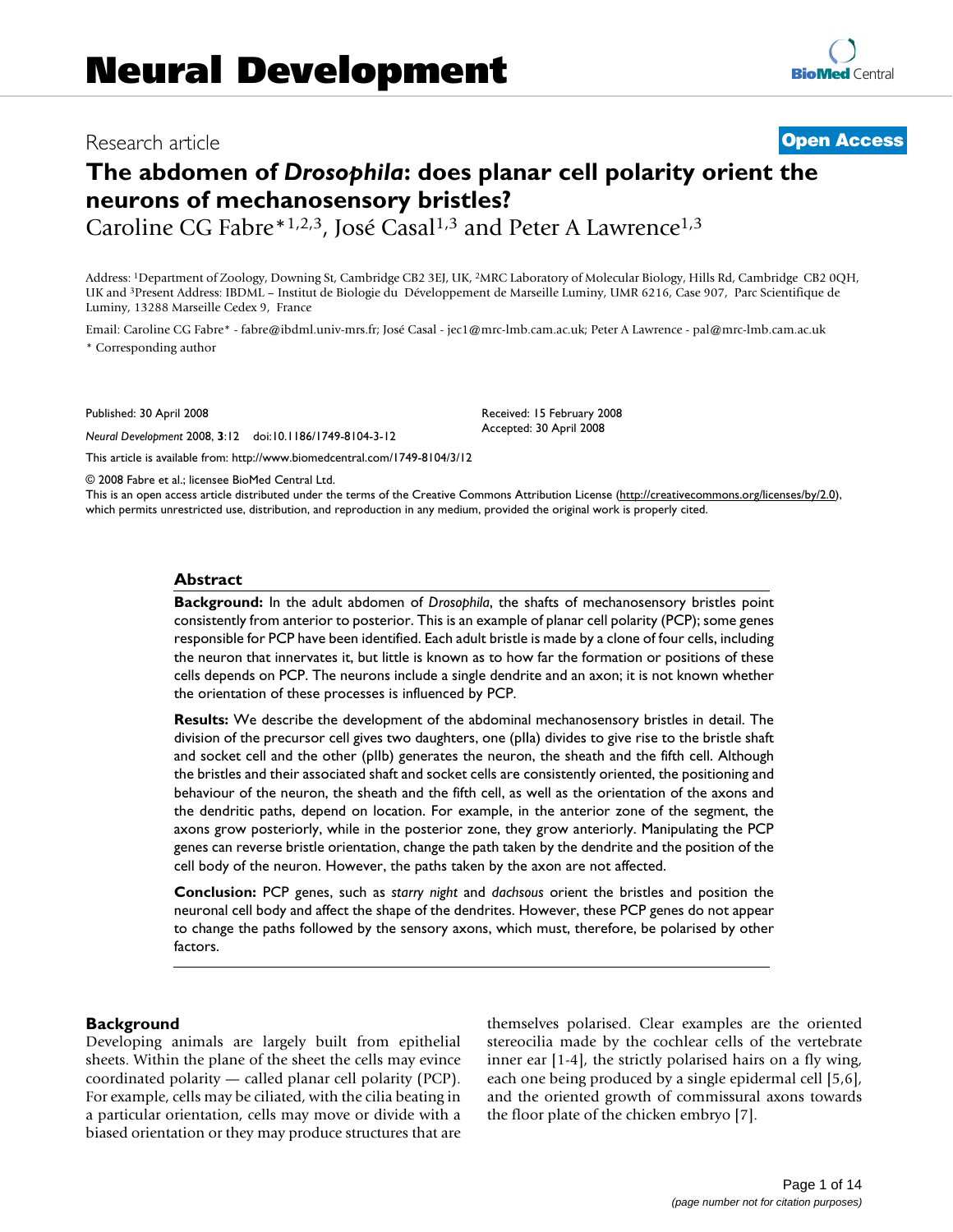

The abdomen and its mechanoreceptors.**(a)** The dorsal cuticle of the A compartment (cuticle types a3 to a5) contains oriented mechanosensory bristles, whereas a1, a2, a6 and the entire P compartment do not (after [8]). Anterior is up, posterior is down. **(b)** The four cells comprising the mature bristle are a shaft cell (brown), socket cell (yellow), a single-dendrite sensory neuron (green) and a glial-like sheath cell (red). The dendrite makes contact with the shaft at the dendritic cap [61]. As far as possible we use this colour code in the other figures.

The adult dorsal epidermis of the abdomen of *Drosophila* consists of a chain of alternating anterior (A) and posterior (P) compartments and produces a cuticle that displays a precise pattern of bristles and minute hairs (Figure 1a) [\[8\]](#page-12-0). Both the hairs and bristles originate from the histoblast nest cells that, during the pupal stage, propagate and migrate to replace the larval epidermis [9]. As they migrate, some of the epidermal cells in the A compartment become selected as sensory organ precursors (SOPs). Here, we find that in the abdomen, as in the thorax, each SOP then goes through a series of stereotyped asymmetric divisions [10-[12\]](#page-12-1) to generate first five and ultimately four cells that make a bristle (Figure 1b). These four cells are a clone and remain physically and functionally associated during bristle development. There are two external cells, the shaft cell that produces the long bristle shaft, and the socket cell that makes the socket surrounding the base of the shaft. There are two internal cells, the sheath cell, which wraps the neuron and presumably functions like the glia of vertebrates, and the mechanosensory neuron, whose dendrite attaches to the base of the shaft and whose axon extends to the central nervous system (CNS). The arrangement of these cells is polarised, as is the bristle that they produce.

In both the thorax and abdomen, bristles point posteriorly and this is largely due to the two genetic systems that build PCP [13-15]. It is advantageous that, like so many other organisms, the abdomen is metamerically segmented and also that the cellular events that make the mechanosensory bristles can be filmed. Using the abdomen, we ask if the genetic systems of PCP orient the dendrites and axons of the bristle neuron. To investigate, we used time-lapse confocal microscopy of living pupae as well as immunohistochemistry of dissected abdomens. We find that the sensory neurons are not all oriented in the anteroposterior (AP) axis; they behave consistently but differently in three regions of the A compartment (designated here as anterior, medial and posterior). The axons of all these bristles find their way to join the periph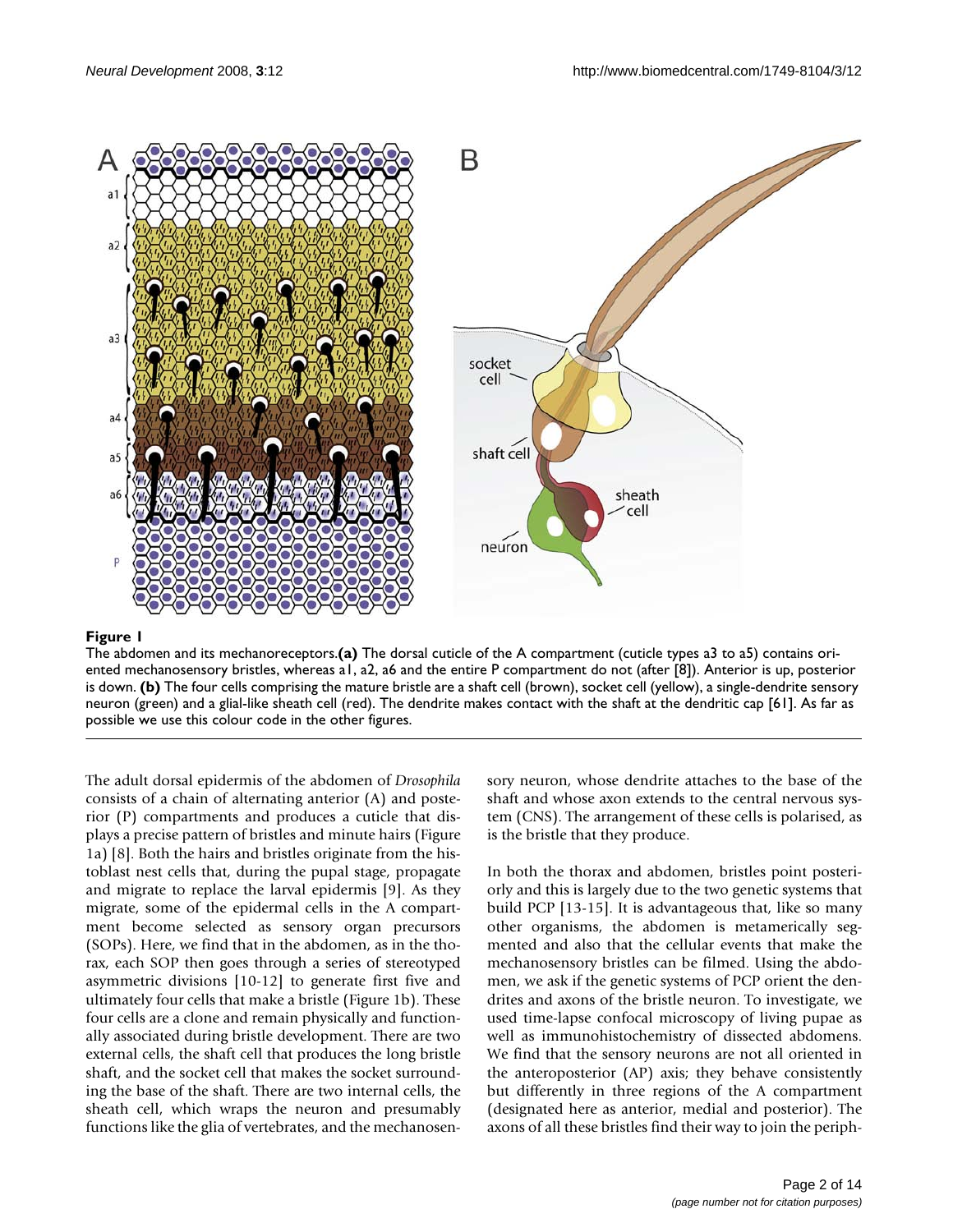eral abdominal nerve that is located in the medial zone and they follow this nerve to the CNS. In each zone the mechanosensory neurons, their somata, dendrites and axons are polarised characteristically within the sensory cluster and with respect to the AP axis. The somata of the neurons move with respect to the bristles, moving laterally and posteriorly in the anterior zone and anteriorly in the posterior zone, movements that may involve nucleokinesis. Do these various aspects of polarity all depend on those PCP genes known to act on the orientation of the hair and shaft cells? We changed cell polarity by manipulating the PCP genes such as *frizzled* (*fz*) and *dachsous* (*ds*) [16] and found that the orientation of the shafts, the positioning of the neuronal cell bodies and the shape of the mechanosensory dendrites are indeed all influenced by PCP genes. However, these genes do not appear to orient the outgrowths or determine the pathways followed by the mechanosensory axons.

#### **Results**

#### *Identification and development of the mechanosensory neurons*

A membrane green fluorescent protein (GFP) fusion protein (*cd8::GFP*) was used to follow cell bodies, dendrites and axons in living pupae. *elav.Gal4* was chosen to drive *UAS.cd8::GFP* [17]. However, although *elav* is best known as a marker of neuronal differentiation [18], it is also expressed earlier in the progenitor cells of the olfactory sensilla, some of which give rise to non-neural cells [19,20]. In the third abdominal segment, the first expression of GFP was seen at 27 hours after puparium formation (27 h APF) in a few cells that appeared laterally and



#### **Figure 2**

Development of mechanosensory neurons. Confocal projections of *elav.GAL4*, *UAS::cd8GFP* pupal abdomens showing segments A1-A4. **(a)** At 26.5 h APF, abdominal peripheral nerve (pink arrowhead) can be seen in each hemisegment. **(b)** At 29 h APF, cells expressing GFP have appeared laterally amongst the histoblasts that are migrating dorsally. The red square marks the area shown in detail in **(c)**: note the GFP-positive cell pairs oriented in the AP axis (yellow arrows), the peripheral abdominal nerve (pink arrowhead), a cell body of a md neuron [47] (yellow arrowhead) and a motorneuron axon (green arrowhead).**(d-f)** 36 h APF (d), 47 h APF (e) and pharate adult (f); note the progressive elongation of the peripheral abdominal nerve towards the midline and the appearance of regularly-spaced cells that stain first weakly (yellow arrow) and then strongly (green arrows). As with all subsequent figures, anterior is up and posterior is down.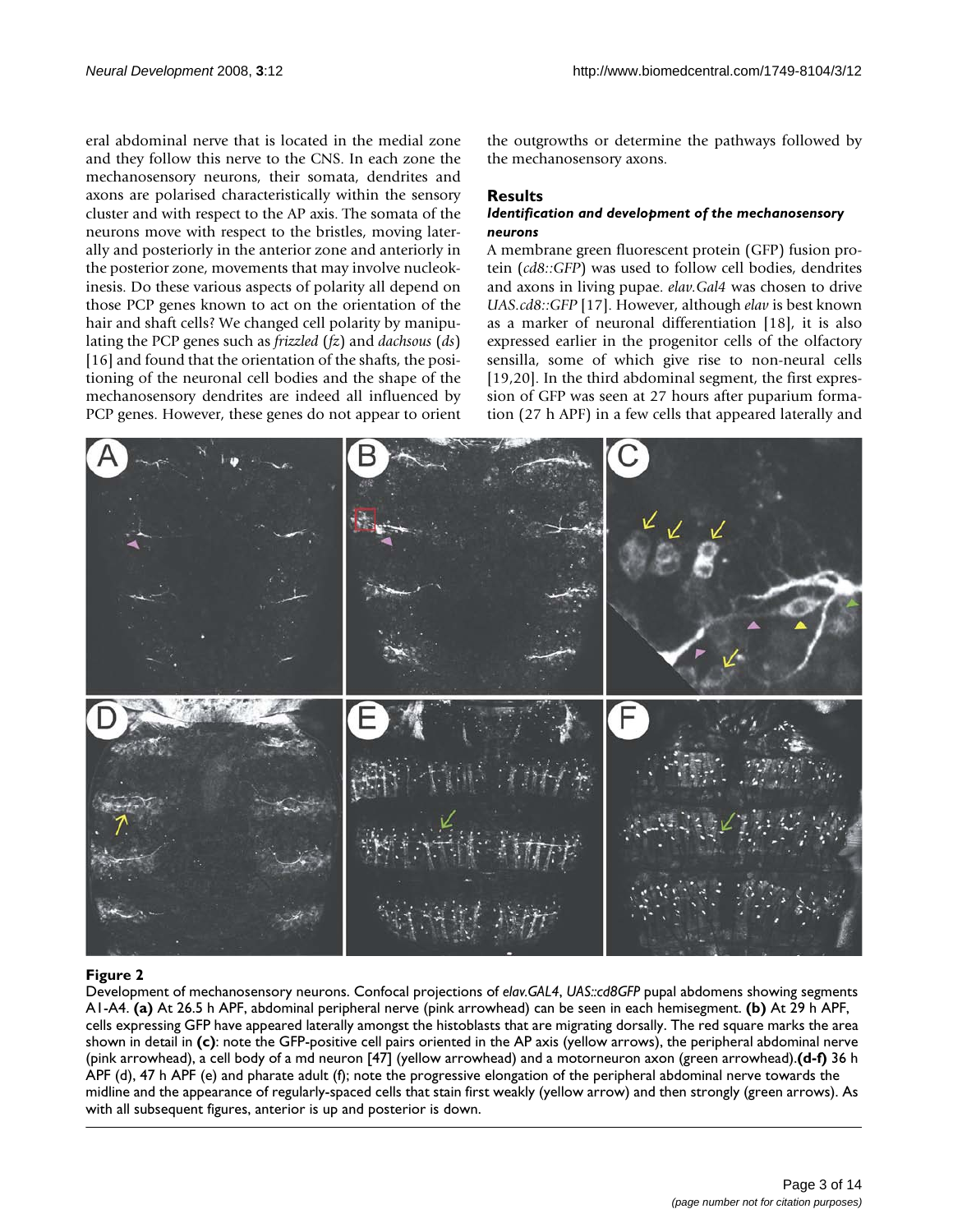

The differentiative divisions. **(a)** Divisions that generate a bristle in the anterior domain (nomenclature from reference [22]), anterior to top, dorsal midline to left. The left side shows frames from a film and the right side shows a representation, with colours code as in Figures 1b and 4; shaft cell (sf), brown; socket cell (so), yellow; neuron (n), green; sheath cell (st), red. The film starts at 27 h APF with the division of the SOP and is timed as in [22]. The first division is oriented close to the AP axis, and generates PIIb and PIIa. PIIa gives the shaft and socket cell, while PIIb divides to gives rise to PIIIb and a small fifth or glial cell that migrates away quickly and posteriorly (see 5.00). PIIIb makes the neuron and sheath cell. Later, 6–7 h from the first cell division, the dendrite (white arrow) and axon grow out in anterior and posterior directions, respectively. This sequence of events is similar to the notum apart from an inconsistency with respect to the fifth cell. We saw the fifth cell migrating away from the cluster well before the axons extended (Figure 3a, 5:00) while Gho and colleagues reported that the fifth cell migrated away along an axon [22], although their images do not show this axon; but Fichelson and Gho [62] reported that the fifth cell migrates away and undergoes apoptosis, apparently in the absence of an axon. In *Oncopeltus*, the fifth cell disappears before axon outgrowth [12]. **(b)** The same sequence is followed by SOP cells in the posterior domain, but the cell positions and orientations are different: the small fifth cell here migrates anteriorly, the dendrite and axon grow out in posterior and an anterior directions, respectively. See the scheme in Figure 4.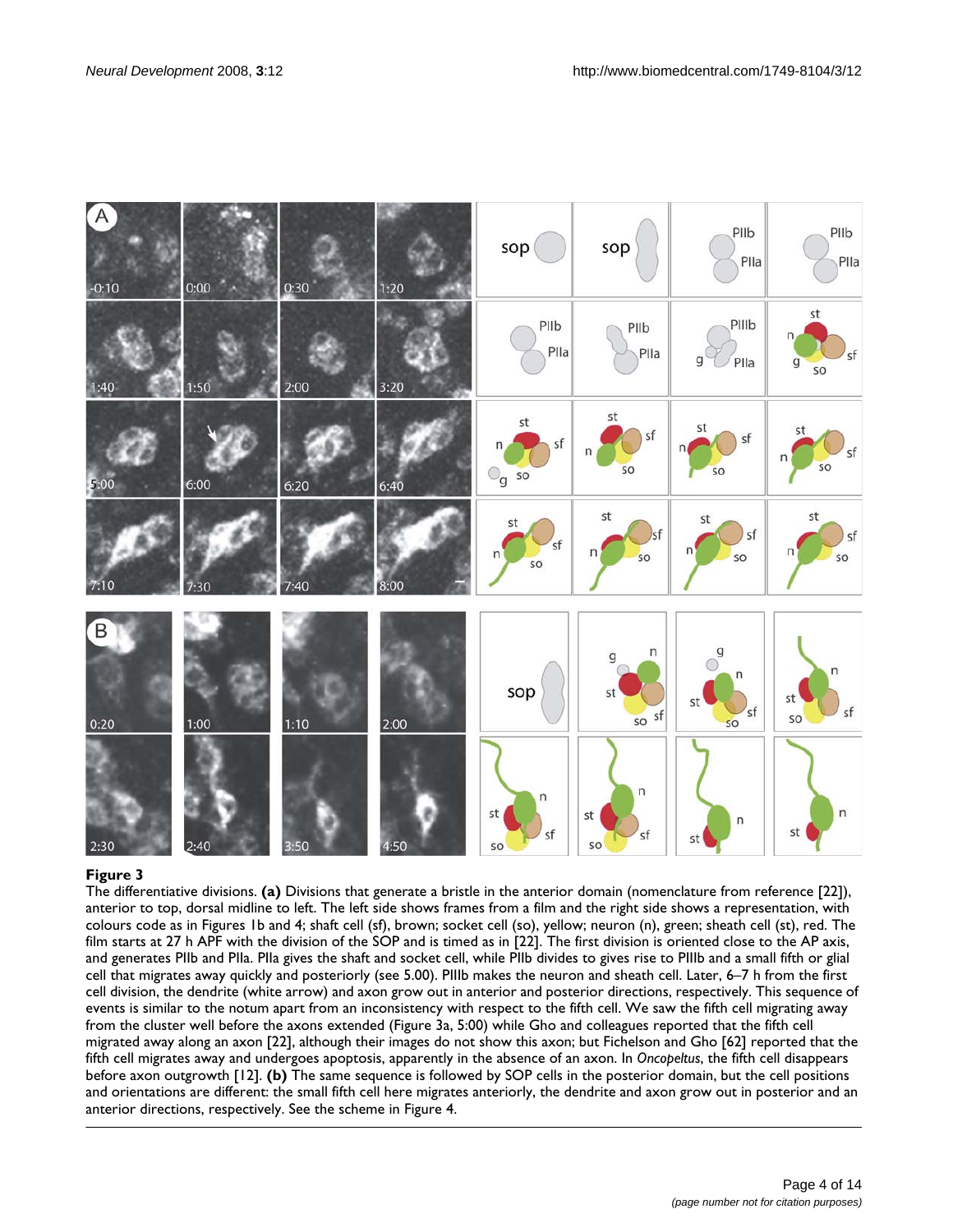near to the abdominal peripheral nerves (Figure 2a,b). These fluorescent cells did not resemble neurons and, by about 29 h APF, some were arranged in pairs amongst the histoblast cells (Figure 2b,c). These cells were followed by time-lapse confocal microscopy and they undertook a series of oriented asymmetric divisions (Figure 3a) as do dividing SOP cells in the thorax; we conclude that each pair of fluorescent cells is the product of the first division of an SOP. Taking one example from the anterior zone, this first division (Figure 3a at 0:00 h) was oriented more or less parallel to the AP axis [\[12](#page-12-1),21] and gave rise to a pair of fluorescent cells (Figure 3a at 0:30). The more anterior cell (PIIb) divided next (Figure 3a at 1:50) to generate two daughter cells of different size, one larger PIIIb cell (Figure 3a at 2:00) and a smaller cell (Figure 3, 'g') that resembled in anatomy and behaviour the glial or fifth cell [[12](#page-12-1),[22](#page-12-2)[,23](#page-12-3)]. In all cases in the anterior zone, this cell quickly migrated away in the posterior direction (Figure 3a at 5:00). The more posterior cell (PIIa) divided to give rise to the socket ('so') and shaft ('sf') cells (Figure 3a at  $3:20$  [\[22](#page-12-2)]. The neuron ('n') and sheath cell ('st') were then generated by division of the PIIIb cell (Figure 3a. 2:00–5:00). The neuron became elongated and then formed a dendritic process (Figure 3a at 6:00) that extended towards the shaft cell and subsequently an axon grew out from the opposite side (Figure 3a at 6:40). While fluorescence increased within the neuron it decreased in the other bristle cells, almost disappearing by the end of the recording (Figure 3a at 8:00). Both dendrite and axon continued to elongate parallel to the AP axis but in opposite directions (Figure 3a at 6:00 to 8:00). A similar succession of events was seen in all the five *elav*-targeted fluorescent cells that were carefully followed by timelapse microscopy. By 36 h APF there are many GFPlabelled clusters evenly dispersed within each hemisegment (Figure 2d–f).

SOPs in the posterior zone followed a similar series of divisions, but their polarity was not the same as in the anterior zone (see below, and Figure 3b). Also, there were differences in timing. Sensory cells in the anterior zone differentiated more slowly than those in the posterior zone; in the anterior zone, the axonal outgrowth began about 7 h after the first division (Figure 3a) while in the posterior zone some axons appeared after only 2 h 40 minutes (Figure 3b).

Incidentally, we noticed that some cells are phagocytosed in the pupa, cells that appear to be presumptive neurons because they express GFP under the *elav* promoter strongly, have elliptical shapes and produce short-lived bipolar protrusions (Additional file 1).

#### *The polarity of neurogenesis*

To help orient the reader, the development and final arrangements of all bristle and neuronal cells are shown in Figure 4 as well as the pattern of development of the progenitor cells. Note that there is a consistent AP polarity that orients the bristles and arranges the shaft and socket cells. However in the anterior and posterior zones of the compartment, the axons behave very differently, following pathways that form a mirror image pattern (Figure 5a). Also, the positions of progenitor cells vary with the zone of origin. For example, in the anterior zone (Figure 3a, 5:00) the fifth cell migrated in the posterior direction. In the posterior zone it migrated anteriorly (Figure 3b). Likewise, in the anterior zone, the neuron formed at the posterior edge of the sensory cluster and the sheath cell was formed anterior to the neuron. However, in the posterior zone, the neuron was generated at the anterior edge of the sensory cluster and the sheath cell localised posterior to the neuron (Figures 3 and 4). The other cells are thought to appear in the same positions in all sensory clusters throughout the A compartment: the socket cell being generated at the posterior edge of the cluster, and the shaft cell appearing anterior to the socket cell (Figure 4). Similar spatial and temporal variations were not found in the notum [[22\]](#page-12-2).

We followed the development of the fluorescent neurons in the living pupae up to the adult stage (Figures 2e,f and 5). In the pharate adult, each bristle is associated with a neuron with one dendrite (connected to the base of the shaft) and one axon (Figure 5b). During development, if an axon encounters another, it usually fasciculates with it and then continues on its way towards the abdominal peripheral nerve (Figure 5b) [24], eventually becoming bundled with that nerve. Neurons born in anterior and posterior zones behave differently: in the anterior zone the neurons protrude a dendrite from the anterior side and an axon from the posterior side of the soma, but in the posterior zone this is *vice versa* (Figures 3a,b, 4 and 5b). Most of the axons near the front and back of the A compartment elongate more or less parallel to the AP axis but axons emanating from bristles in the medial zone, that is, near to the abdominal peripheral nerve, grow laterally (Figure 5b). We also see three types of differently shaped and oriented dendrites: in the anterior zone the dendrites are strongly U-shaped, while in the posterior zone, the dendrites are straight and parallel to the AP axis. In the medial zone the dendrites are more or less parallel to the mediolateral axis (Figure 5b).

#### *The somata of neurons in the three zones appear to show nucleokinesis.*

In each zone, the cell bodies of the neurons become located differently with respect to the bristle they innervate. In the anterior zone the somata are usually posi-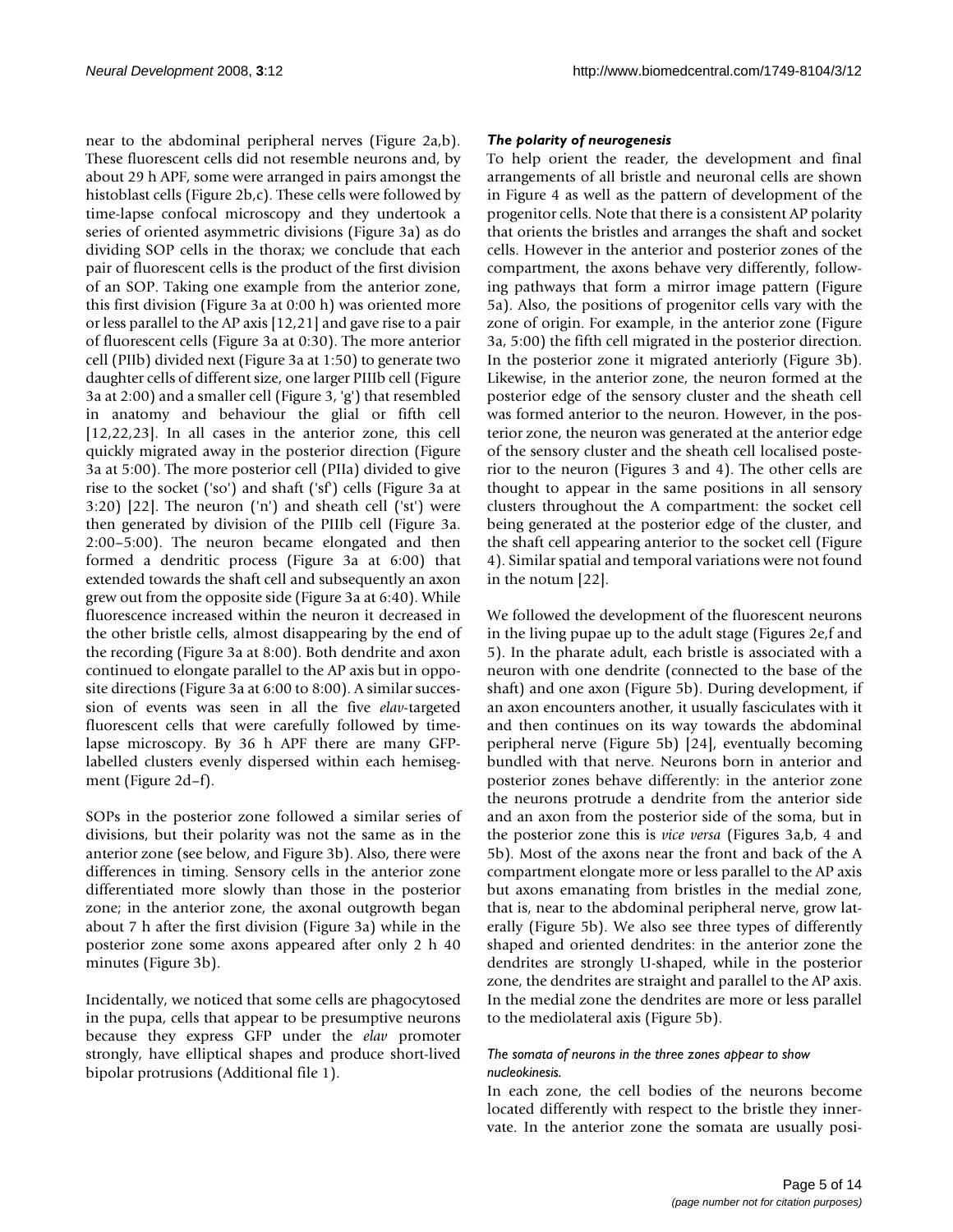

#### Polarisation and arrangement of the bristl **Figure 4** e cells in the two zones of the segment

Polarisation and arrangement of the bristle cells in the two zones of the segment. A right hemisegment is shown with the mature bristles on the left, the earliest stages on the right and other stages in between. Most probably, the orientations of the divisions of the SOP and PIIa are the same everywhere, while the divisions of the PIIb cells are different in the two zones; for details, see the text and Figure 3. Considering the neurons (green) and their processes: in the anterior zone, initially the dendrite grows anteriorly, while in the posterior zone the dendrite grows posteriorly. The dendrite becomes enwrapped by the shaft and socket cells and, in the anterior zone, the tip of the dendrite then forms a U-shape in order to enter the socket cell (yellow). In the posterior zone the dendrite grows straight along the AP axis. In the anterior zone, the axon grows posteriorly while in the posterior zone it grows anteriorly. Note on this right hemisegment, the U-shaped dendrites turn to the left. On the left hemisegment the U-shaped dendrites would turn to the right. This summary model is based on our observations and on [22,61].

tioned latero-posteriorly to their bristle (Figures 4 and 5b). While in the posterior zone, for both the smaller and larger bristles, the nuclei of their neurons are located anterior to the bristle (Figures 4 and 5b). Finally, the neuronal nuclei from medial zone bristles, localised around the area of the abdominal peripheral nerve, are positioned mainly laterally relative to the bristle (Figures 4 and 5b). How do they take up these positions? To answer this question, we followed the movement of the neuronal cell bodies in the pupa. While the axons are extending, large dilations are seen adjacent to the neuronal nucleus; these are always on the side of the axon and never on the side of the dendrite (Figure 6). These dilations appear to come and go and we see short-lived constrictions between the soma proper and the dilation. There are also transient swellings more distal to the soma. As the axon extends its tip, filopodia appear that are attached to the substrate and show searching movements. Associated with these events, the dendrite becomes longer. The distance between the soma and the tip of the dendrite increases (Figure 6). In vertebrate neurogenesis similar events are thought to be associated with neuronal migration by nucleokinesis [25,26].

We also observed somal movement in neurons in the posterior zone. The behaviour of both the cell body and the neuronal processes are as described above, except that the soma moved anteriorwards. In adult posterior macrochaetes, the distance between the nucleus of the neuron and the bristle socket can be as much as four epidermal cell nuclei (approximately 35 microns; Figure 7) and we suspect this separation is due, at least in part, to nucleokinesis.

#### *PCP and the polarisation of the mechanosensory neuron*

In the wild type, all the bristle shafts point posteriorly and this is due to the two separate genetic systems responsible for PCP; one employs the *stan* and *fz* genes (the Stan system) and the other is built with the *ds* and *fat* genes (the Ds system) [14,27]. Thus, one gets the largest disturbances to PCP if both systems are knocked out, as in *ds-stan-flies*. We now ask if either of these molecular systems polarise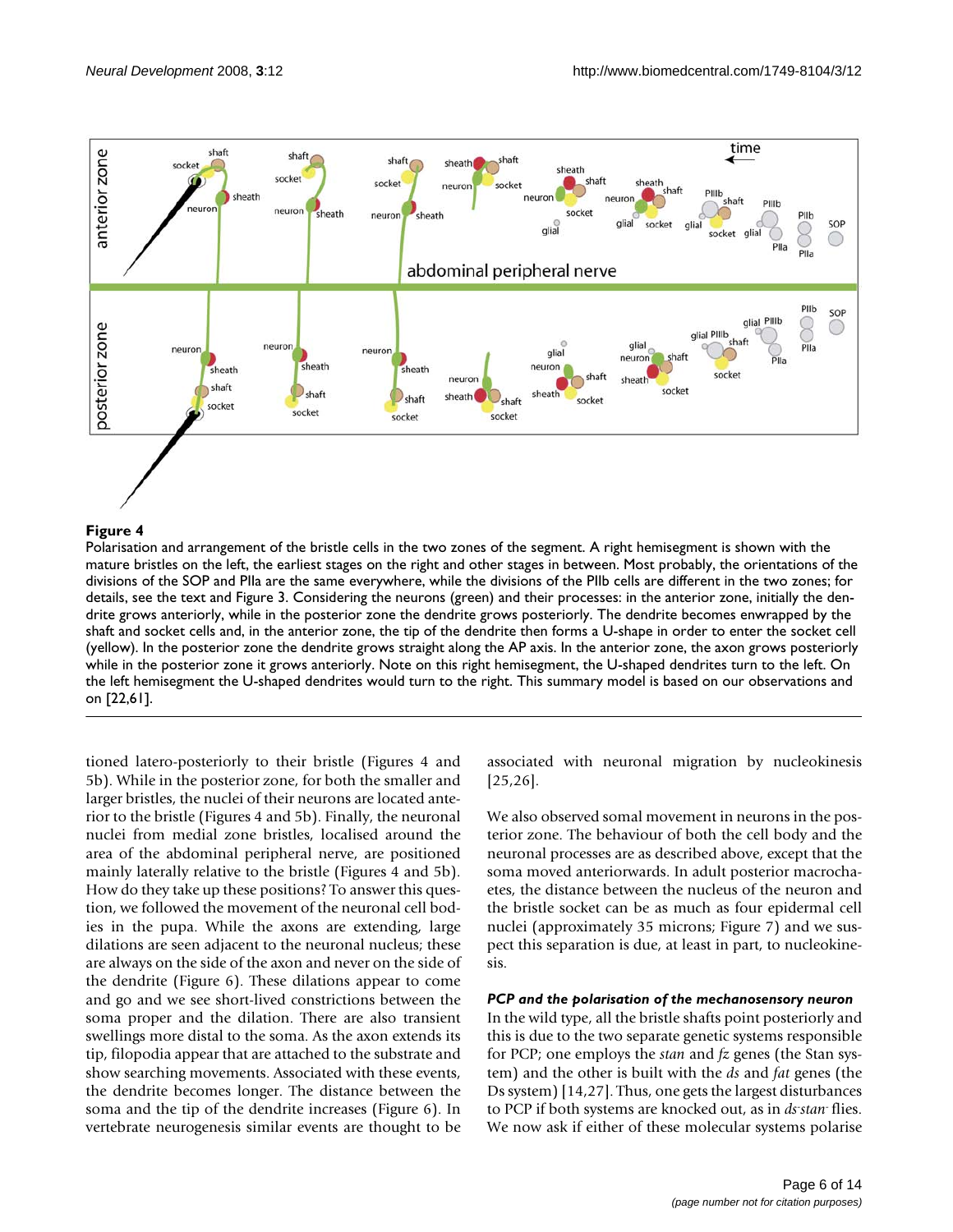

The dispositions of bristle cells in late pupae. **(a)** The socket cells (yellow nuclei) are marked by *Su(H).lacZ*; over the entire A compartment the nuclei are located lateroanterior to the socket (white arrowhead) of each bristle. **(b)** A right hemisegment to show the pattern of innervation of all the bristles, note the disposition of the cells and the axonal pathways depends on position (compare Figure 4). In the anterior zone, the dendrites (white arrows) make U-shaped turns between the sockets (white arrowheads) and the neuronal somata (n), and the axons (red arrows) extend posteriorly to meet the peripheral abdominal nerve (pink arrowhead). In the medial zone both axons and dendrites grow medially. In the posterior zone, the dendrites extend directly anteriorly from the bristles, and the axons continue anteriorly to join the nerve. The yellow arrowhead marks a md neuron that lies on the nerve [47]. **(c)** The sheath cell is marked by *pros.lacZ* and the neuron with 22C10. On the left the neuron is from the anterior zone and shows a U-shaped dendrite, with the axon growing posteriorly. On the right, a neuron is shown from the posterior zone, the neuronal soma is located anterior to the bristle and the axon grows anteriorly. In both cases the sheath cell (st) is closely associated with the neuron.

the dendrites and axons of the mechanosensory neurons. What is the effect on the axons and dendrites if the polarity of the bristle shafts and the nearby epidermal cells is altered? To answer these questions we used the PCP genes to change the polarity of the epidermis.

#### UAS.fz*-expressing clones*

Fz is required for normal cell polarity [28,29]. Clones of *UAS.fz-*expressing cells cause complete reversal of the polarity of the epidermal and bristle cells within the front of the clone and in the wild-type territory anterior to it (Figure 8) [30]. In the anterior zone of the wild-type fly the dendrites are U-shaped and the axons pursue a direct path posteriorly towards the peripheral abdominal nerve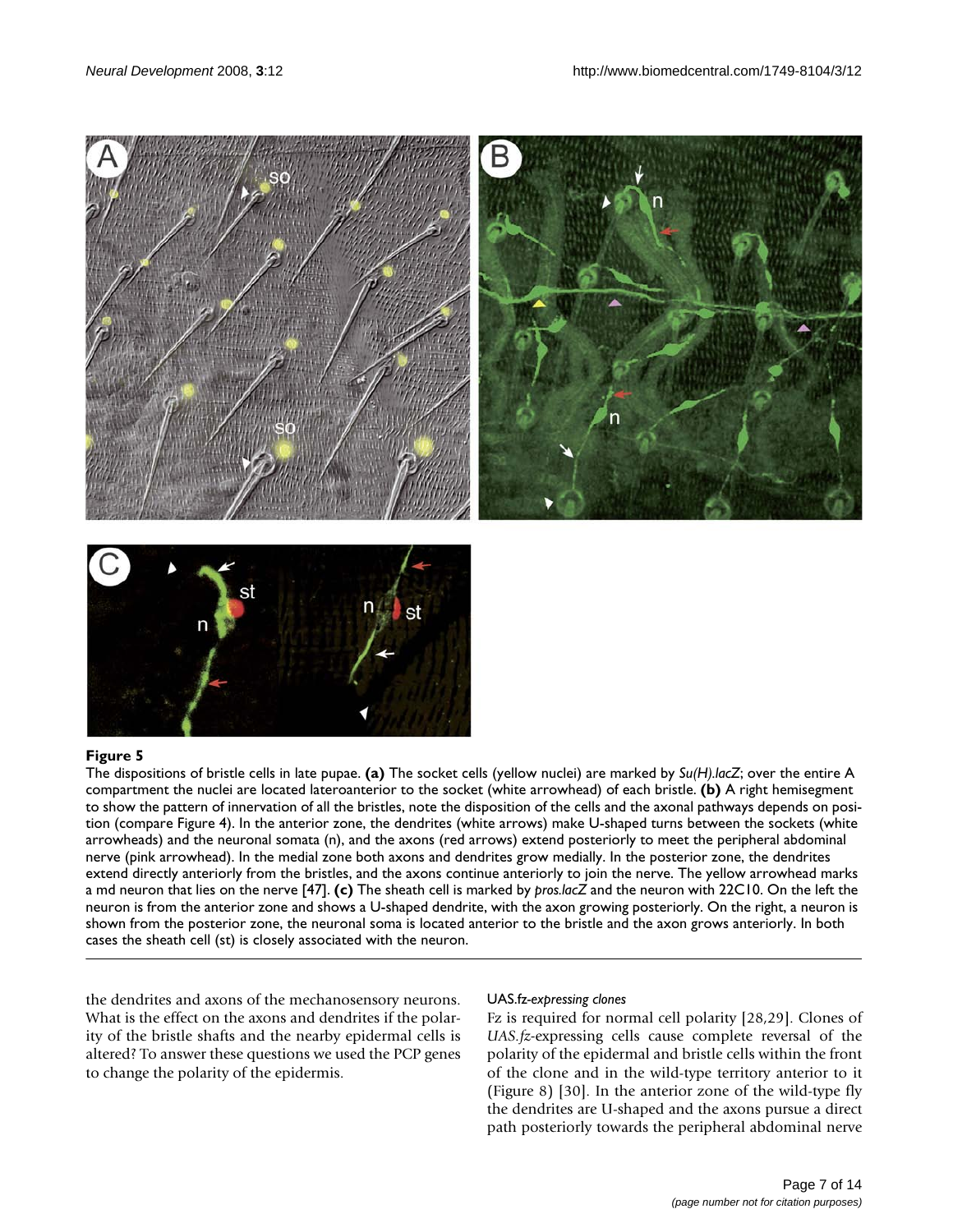

Time lapse observations of the dendrite elongating. Stills from two films (times given in hours and minutes APF), above an anterior zone bristle is shown, and below a posterior zone one; the stills are aligned with respect to the termination of the dendrites. The images show elongation of the dendrites. On the distal sides of the neuronal somata, in both cases, there are dilations (red arrowheads) and there are transient constrictions between the somata and the dilation (white arrowhead). Anterior, up; posterior, down.

(Figures 5b and 8). However when, because of a nearby *UAS.fz-*expressing clone, a bristle is turned round to point anteriorly, the dendrite can and does take a straight path towards the bristle (no U-shape;  $n = 31$ ). The neuronal cell bodies of these reversed bristles (microchaetes) are now found to be separated by two or three epidermal cells from the bristles (Figure 8), exactly the distance separating bristles (microchaetes) from the neural somata in the wild-type posterior zone. Whether a U-shape forms or not depends on the relative positions of the neuron and socket, and also of the orientation of the bristle.

It seems that the dendrite must enter the base of the shaft in a direction parallel to the axis of the shaft and if the neuronal body lies lateral or posterior to the bristle socket, the dendrite has to make a U-turn to do so. To test the contribution of the bristle shaft, we studied flies mutant for the *musashi* gene [31]. In such flies, the bristle shaft cell is frequently lost and there are, usually, extra socket cells. In these cases a U-shaped dendrite is never observed, the dendrite appearing to be connected directly to the socket cell (data not shown). This suggests that it is the entry to the base of the shaft that shapes the dendrite. Our obser-



#### **Figure 7**

The location of the neuronal somata. The posterior zone of the anterior compartment of segment 3 showing two macrochaetes marked with the *his2::DGFP* construct and immunostained in the late pupa. Anti-Elav antibody identifies neuronal cell bodies (green) and anti-GFP marks the nuclei of all epidermal cells (blue). The nuclei of these neurons are located three to four epidermal cell widths away from their bristle.

vations show that overexpression of *fz* reverses the orientation of the dendrite as they extend from the soma but leaves the pathways followed by axons unaffected. The axons always follow their normal paths, whether the bristle and its neuron are overexpressing *fz* or are wild type or whether the epidermal cells amongst which it is growing are wild type or mutant.

#### ectoDs*-expressing clones*

These clones express a variant of the Ds molecule that lacks the cytoplasmic domain. They strongly reverse polarity of the bristles and epidermal cells behind the clone, a phenotype similar to that of *fz*- clones [27]. However, clones expressing *ectoDs*, because they affect the Ds system, could alter polarity by a different mechanism than *fz*- clones. Nevertheless, all aspects of bristle innervation are the same in both *fz*- and *ectoDs*-expressing clones; for example, dendrites of reversed bristles located in the anterior zone no longer show a U-shape (n = 17; data not shown).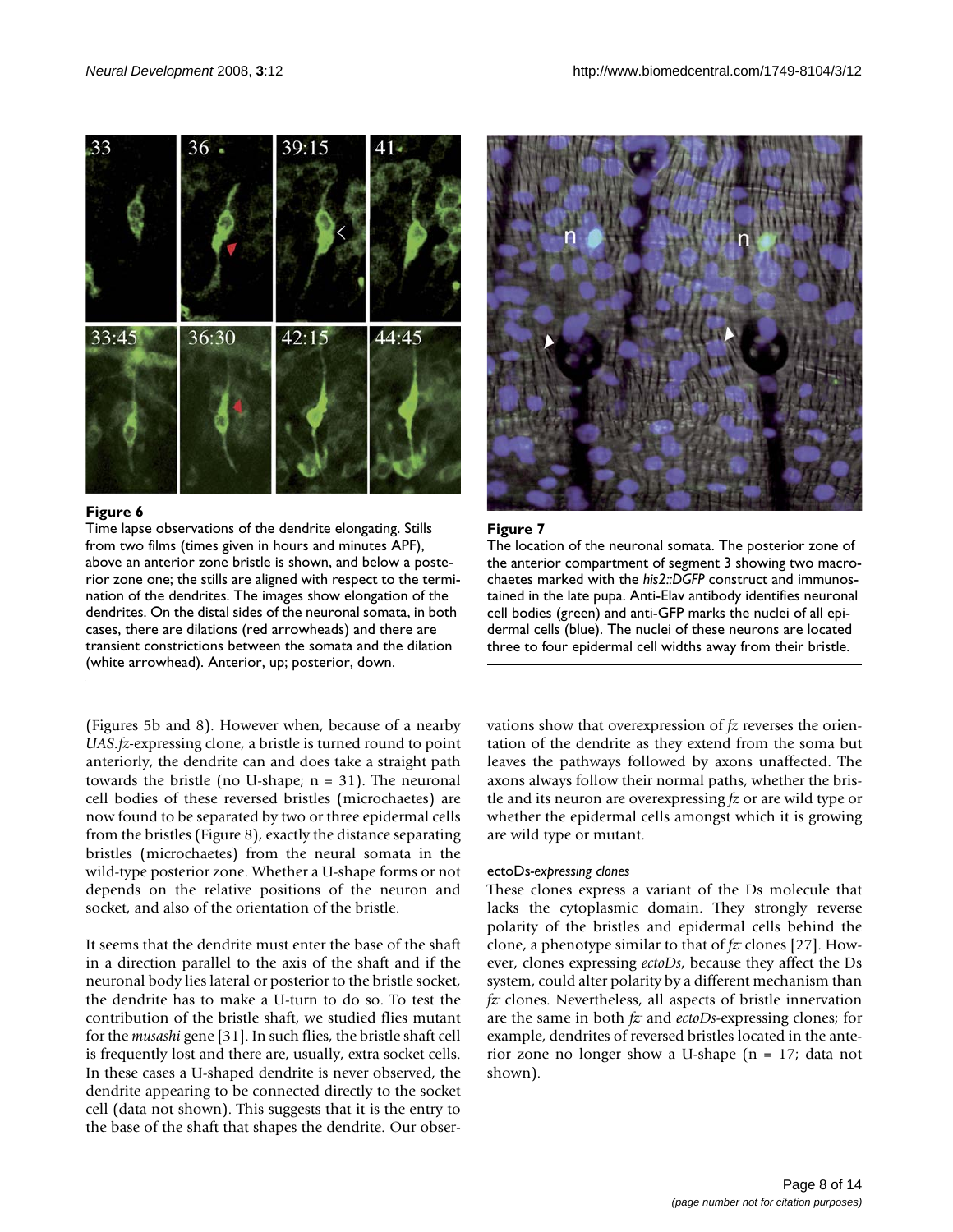

A *UAS.fz*-expressing clone affects bristle polarisation. Using young adults, neurons were stained with 22C10 antibody (green) and this image and a DIC image were combined. A *UAS.fz* clone was induced in the anterior domain of the A compartment. The clone is marked with the yellow marker that can be identified by the light colour of the bristles. Wildtype hairs and bristles that localize anterior to the yellow bristle (y- ) have reversed polarity. These reversed bristles are localized in the anterior zone of the compartment, yet their dendrites (white arrows) are straight (no U-shape) and the somata of the neurons (n) are posterior to the bristles. The y bristle is also in the anterior zone but has lateral polarity; its dendrite (white arrow) makes a small U-shaped turn. Nevertheless, all axons (red arrow) grow posteriorly towards the nerve as they normally do.

#### ds*-* stan*- flies*

When both the Stan and the Ds systems are defective, PCP is grossly disturbed, with the bristles and hairs pointing in many directions [27]. When individual bristles in the anterior zone are reversed, we see the same consequences as with *UAS*.*fz-*expressing clones; the U-shaped turns of the dendrites are absent (Figure 9a) and the neuronal somata are located posterior to the bristles. In the posterior zone, these *ds*- *stan*- pupae also have some reversed



#### **Figure 9**

Polarity disturbance in *ds*- *stan*- pupae. Dissected *ds*- *stan*- late pupae stained for 22C10 for neurons. **(a)** Anterior zone of an A compartment. The hairs show disturbed polarity, bristles (sockets are marked with a white arrowhead) are reversed and their associated dendrites (white arrows) elongate straight with no U-shape. **(b)** Posterior zone of an A compartment showing a reversed bristle. Note that the dendrite (white arrow) has a U-shaped termination. Sockets are marked with white arrowheads.

bristles, now connected to U-shaped dendrites (Figure 9b). Overall, the arrangements of bristles and neuronal somata are considerably disorganised in *ds*- *stan*- flies, as is clear from Figure 9. In wild-type abdomens about 60% of the neurons from the anterior zone lie lateroposterior to the bristles and 20% are posterior to them  $(n = 37;$  Additional file 2), while in *ds*- *stan*- flies only about 30% of these neurons are lateroposterior to the bristles and 60% are posterior ( $n = 37$ ). However, in both anterior and posterior zones, once the axons have left the bristles, no matter how the bristles or epidermal cells are oriented, the axons follow routes typical of the wild type and grow directly towards the abdominal peripheral nerve near the middle of the A compartment.

#### **Discussion**

We investigate, in the *Drosophila* abdomen, the contribution of PCP to the orientation of the neuronal components of the mechanosensory bristles, including the neuronal somata, axons and dendrites. We report that PCP has input into the form of the dendrites and the positioning of cell bodies. However, the pathways followed by axons appear to be constant, regardless of the orientation of the bristles and the PCP genotype. These axons also follow their usual paths, independent of the polarity (reversed or normal) of the epidermal cells they grow over.

#### *The development of abdominal bristles*

The development of the adult bristles in the abdomen is not well known. Shirras and Couso [32] identified cells in the histoblast nests that stained for *neuralised* about 20 h APF, and suggested these might be precursors (SOPs) of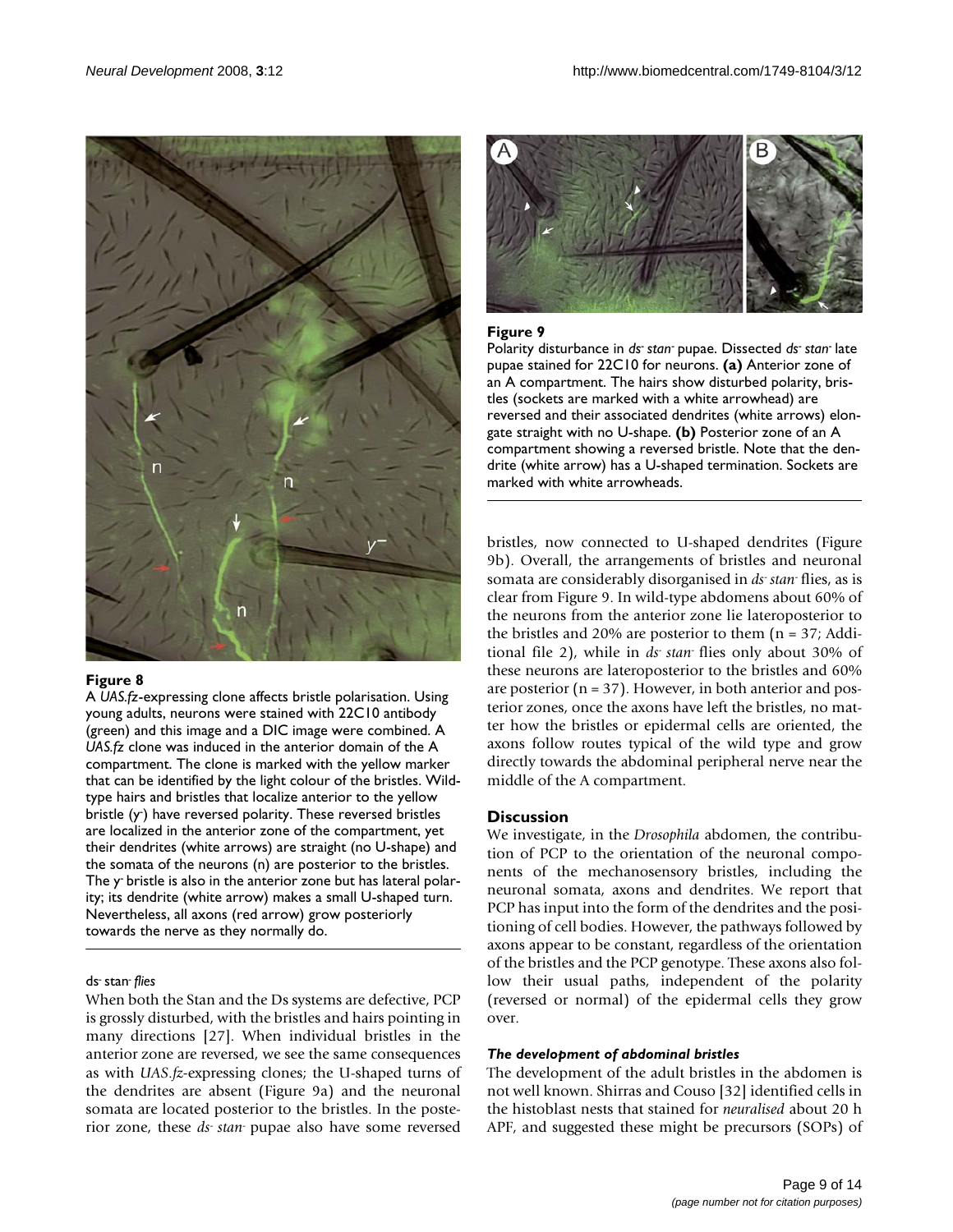the posterior row of macrochaetes. We see the first dividing SOP cells among the migrating histoblasts about 28 h APF, and the first signs of differentiating neurons some 90 minutes later (Figure 3a) before the shaft and socket cells differentiate [9]. At this time, the histoblast cells have reached only about half way on their journey to the dorsal midline [9]. It follows that the axons are able to orient towards the peripheral abdominal nerve, even as they are in the midst of a mass migration of epidermal cells.

In the larval sensory organs, and in most parts of the adult, including the wing margin and the notum, the sensory organs are generated close to the sites where they will finally differentiate [33]. In the notum, SOP cells are selected from cell clusters that are relatively fixed in position and located by a prepattern that is made by interacting gene products [34]. The dynamic situation in the abdomen presents new problems, because in spite of the rapid migration of the sheet of histoblasts, the bristles are eventually very evenly spaced, suggesting that the SOP cells and their descendents adjust their positions, even after they have been identified. This no doubt relates to the fact that bristles generated within a particular epidermal clone in the abdomen (but not the thorax) are frequently displaced from it, sometimes for several cell diameters [35].

#### *Polarity and bristle development*

In our opinion some form of planar polarity is essential to the organisation of epithelia and is likely to operate from the beginning of development; indeed, there is evidence that PCP acts in the early embryo [36-38] and influences the denticles of the larva [3,27] apart from its many effects on the adult. Nevertheless, studies of PCP in the abdomen have concentrated only on cuticular structures such as the bristle shafts (which grow out between 41 h and 48 h APF [9]) and it is not clear what, if any, other outputs of PCP there might be. We see here that the differentiative cell divisions of the bristles [21], the directional migration of the neuronal somata and the outgrowth of axons and dendrites are all oriented, implying the presence of polarising factor(s). Here, we asked whether these factors depend on previously defined PCP genes, such as the Stan system and the Ds system [27].

Previous studies have described the polarity of bristle development in the notum [21[,22,](#page-12-2)39], but the situation in the abdomen is different because the cells' behaviour varies with their position in the A compartment. For example, in the anterior zone of the A compartment, the neuron appears posterior to the sensory cell cluster, whereas in the posterior zone it is found anteriorly. The fifth cell migrates in opposite directions in the two zones. Also, the dendrites differ; in the anterior zone each is connected to its bristle with a U-shape, but, in the posterior

zone each dendrite reaches towards the bristle in a straight line. Further, the axons extend in opposing directions in the anterior and posterior zones and even grow laterally in the medial zone. These behaviours are the outcome of several mechanisms that include preferential orientation of the differentiative mitoses, local cell rearrangement, the oriented extension of dendrites and axons and the directional outgrowth of the hairs and bristles. Some of these are consistent over the A compartment (for example, the orientation of bristles – they always point posteriorly) and others not.

Experimentally we used mutations or cell clones to rotate the bristles and see which features were reoriented in a bristle-autonomous way. We found that the shape of dendrites and the way they contact the bristles (with or without a U-shaped turn) was determined entirely by the orientation of the bristle and the relative position of the neuronal soma. In short, if the dendrite can extend from the soma directly into the socket at a point opposite to the shaft (as happens in the wild type at the back of the A compartment where the neuronal soma lies anterior to the bristle), it does so. If not, the dendrite makes a U-turn so that it can enter the bristle from the side opposite to the shaft (as happens in the wild type at the front of the A compartment where the nerve cell lies posterior to the bristle). This suggests that there is only one possible entry direction into the socket of the bristle. It also shows that there is no necessary concordance between the orientation of the bristle, the position of the nerve cell and the paths (in anterior or posterior directions) followed by the neurites, presumably because these latter are determined by different factors.

#### *Nucleokinesis?*

The dendrite appears to connect the neuron to the bristle socket and shaft cells and, subsequently, the neuronal soma moves away as the dendrite is extended. At about the same time the axon grows towards the peripheral abdominal nerve and eventually reaches the CNS. There appears to be a typical growth cone at the axon terminal, which shows filopodia and 'searching movements', so we imagine the axon grows as other axons do. But how is the dendrite extended? We conjecture that this process involves, at least in part, nucleokinesis, meaning that the nucleus moves distally and inside the growing axon. This movement is directed posteriorly in the anterior zone and anteriorly in the posterior zone. However, the evidence for nucleokinesis is only suggestive: we see unstable dilations and swellings always on the axonal side of the neuronal nucleus and, at the same time, elongation of the dendrite, detected as an increase in the distance from the bristle to the nucleus of the neuron. Nucleokinesis has been much discussed in vertebrates, and several mechanisms proposed [25,40-42] but the situation is far from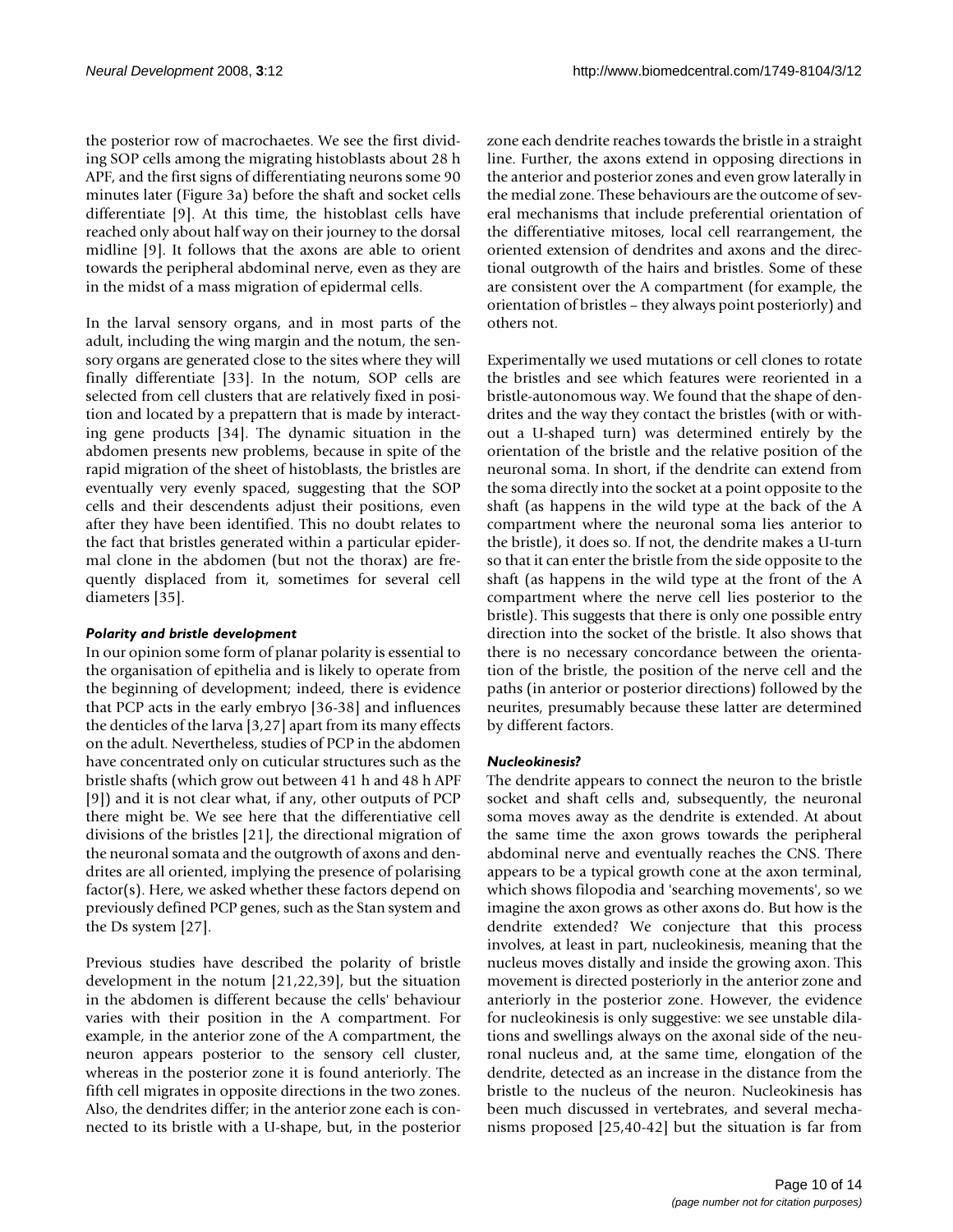clear. Further studies might now take advantage of *in vivo* imaging of the abdomen and the molecular genetics of *Drosophila*.

The migration of neurons or their precursors was first described during development of the vertebrate brain (for a review, see [43]) and it is essential for normal brain development (see, for example, [44]). In insects, there are but few reports of neural migration. During development of the enteric nervous system of the moth *Manduca sexta* some neurons migrate on the surface of the midgut [45]. Neuronal migration has also been observed in the *Drosophila* embryonic nervous system [46] and in persisting larval sensory neurons [47]. In the nematode *Caenorhabditis elegans* neuronal migration has been studied [48[,49](#page-13-0)].

#### *Planar cell polarity and neurogenesis*

Perturbing the pattern of expression of PCP genes can change the polarity of nearby bristle shafts [13,14] and, as we show here, can alter the relative positions of the neuronal cell bodies. However, the pathways followed by the mechanosensory axons are unaffected by the polarity of the epidermis: even in an extreme case where the polarity of the epidermis is randomised in *ds*-*stan*- flies, the orientation of mechanosensory axons is unaffected. Similarly, in the wing it has been observed that the orientation of axon growth is not dependent on the overall polarity [50]. In vertebrate systems it is not known if PCP acts directly on axon orientation, although there are some observations indicating that it might [51-53].

The division of PIIa produces the socket and shaft cell, cells that are consistently aligned with respect to the bristle in all parts of the A compartment. This suggests that the division of PIIa and the disposition of its progeny are dependent on PCP. However, its sister cell (PIIb, generating cells on the neuronal and glial side of the lineage) makes cells that are apparently oriented and positioned somewhat independently of PCP genes: the localisation of the neuronal cell body (behind or in front of the bristle) and the positioning of the fifth cell, as well as its direction of migration, are opposite in the anterior and posterior domains of the A compartment (Figure 4). Thus, while *UAS.fz-*expressing clones suggest that the bristle shafts point normally and consistently from high levels to low levels of Fz, the neuronal processes are oriented and the neuron and associated cells are positioned by other, unknown factors.

This apparent lack of requirement for the Stan system [27], with respect to the pathways followed by axons, is surprising as many experiments have implicated Stan in axon guidance and neurogenesis [52,54-59]. In any case, our observations do not tell us what makes the axons grow in opposite directions in the anterior and posterior zones of the segment. However, as a consequence of this behaviour, the sensory axons never enter the regions close to the segment boundary, ensuring that all the axons emanating from bristles of any one segment are bundled together.

#### **Conclusion**

In each *Drosophila* abdominal segment, the epidermal cells, the bristle shaft and the socket cells are all polarised in the same way. However, the orientation of developing mechanosensory neurons, the sheath cells and the behaviour of the transitory fifth cell differ in ways depending on whether they are located at the front or the back of the segment.

Experiments with genetic mosaics show that some of these polarisations are determined by PCP, while others are not – for example, control by PCP of the orientation of bristle shafts affects both the orientation of mechanosensory dendrites and the relative positions of the somata of neurons. However, our results show that the mechanosensory axons are oriented independently of PCP.

#### **Materials and methods** *Fly stocks*

Unless stated otherwise, Flybase [16] entries of the mutations and transgenes referred to in the text are as follows. *CD2y+*: *Rnor\CD2hs*.*PJ*. *hs.FLP*: *Scer\FLP1hs*.*PS*. *his2::DGFP*:*His2AvT*:*Avic*\*GFP*-*S*65*<sup>T</sup>*. *UAS.cd8::GFP*: *Mmus\ Cd*8*aScer*\*UAS*.*T*:*Avic*\*GFP*. *elav.Gal4*: *elavC*155. *tub.Gal4*: *Scer\Gal4alphaTub*84*B*.*PL*. *tub.Gal80*: *Scer\Gal80alphaTub*84*B*.*PL. ds*- :*dsUA*071. *fz*- : *fz*21. *msi*- : *msi*2. *Su(H).lacZ*: *Su*(*H*)*<sup>k</sup>*07904. *pros.lacZ*: *prosS*032010. *UAS.ectoDs* encodes a Ds form that lacks the cytoplasmic domain [27]. *FRT42*: *P{neoFRT}42D*. FRT2A: *P{FRT(whs)}2A*.

Flies were cultured at 25°C on standard food. A *y w* stock was used as the wild-type strain. All live imaging experiments were carried out on *elav.Gal4 UAS.cd8::GFP* flies. *fz*clones were produced using *y w hs.FLP; fz*-*ri FRT2A*/*CD2y*<sup>+</sup> *hs.GFP ri FRT2A*. *tub.Gal4 UAS.ectoDs* clones were obtained using *y w hs.FLP; FRT42 tub.Gal80 CD2y+/FRT42 pwn sha; UAS.ectoDs/tub.Gal4*. Flies described as *ds*-*stan*were actually *y w hs.FLP; dsUA*<sup>071</sup>*CD2y*<sup>+</sup>*FRT42 stan*<sup>3</sup>*/ dsUA*<sup>071</sup>*CD2y*<sup>+</sup>*FRT42 pwn stanE*<sup>59</sup>*sha*.

#### **In vivo** *time-lapse confocal microscopy*

White pupae were collected and lined up on double-sided tape on a microscope slide with the dorsal abdomen facing upwards. They were kept at 25°C in Petri dishes containing moist filter paper. Staging time was denoted as hours APF. After removal of the pupal case over the abdomen, pupae were placed in an imaging chamber [60] and a drop of water was added to the pupae. Pupae were imaged from 27 h APF to the pharate adult stage using a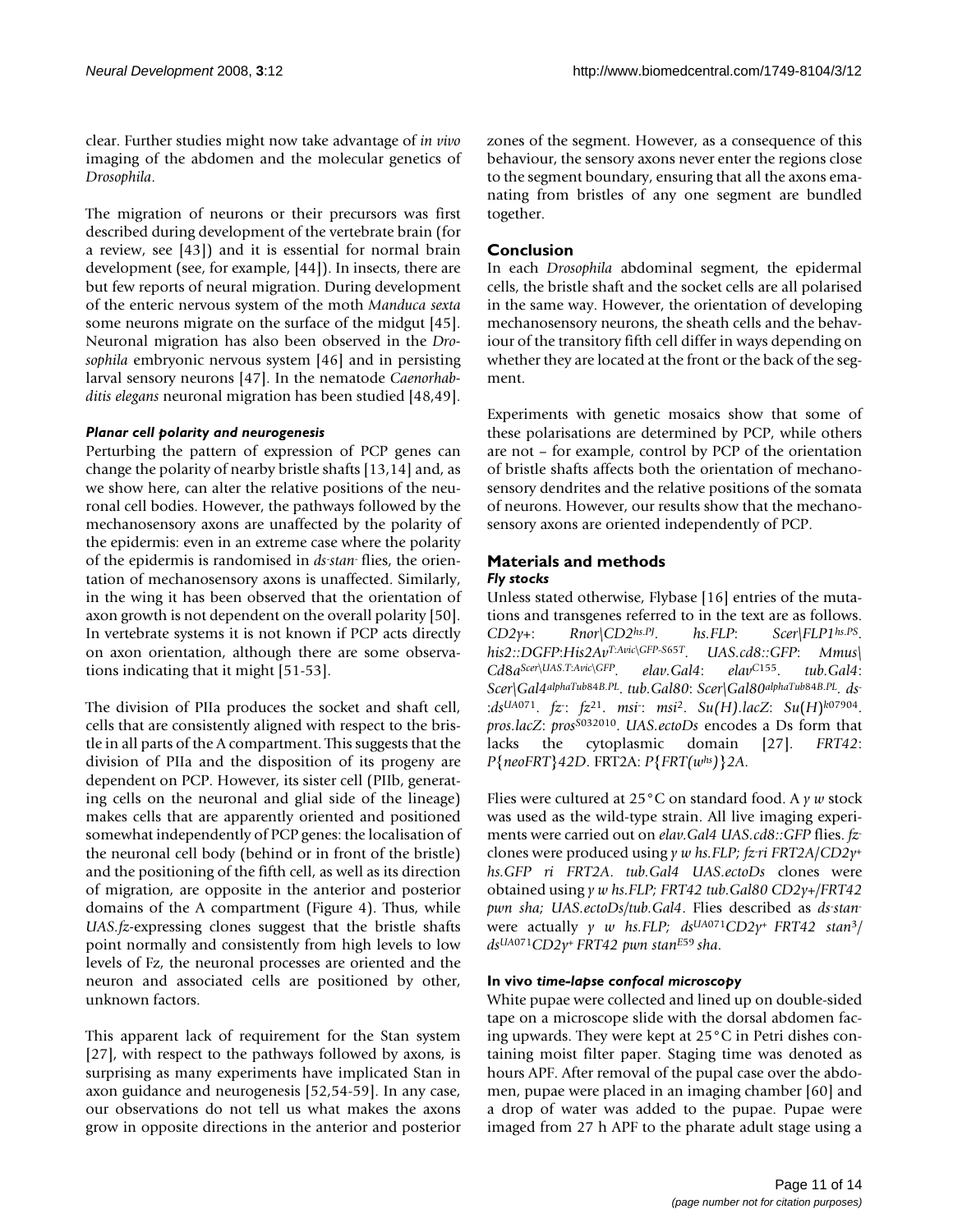BioRad MRC-1024 system laser scanning confocal microscope (Hercules, CA, USA). We used the hemisegment of segment 3 when possible, because its pigmentation is similar in males and females, and its position in the middle of the abdomen makes it easy to study. Approximately 10–15 μm Z-series of confocal images were collapsed using confocal software. Complete adult development took place in the chamber, and adults could hatch from their pupal cuticle, displaying abdomens with a wild-type pattern of bristles. Images were processed using Adobe Photoshop, ImageReady and Illustrator (Adobe Systems, San Jose, CA, USA).

#### *Clonal inductions and immunohistology*

Clones were induced by heat-shocking third instar larvae for 1 h at 34.5°C or 30 minutes at 37°C. Pupae were dissected in phosphate-buffered saline (PBS) in a plastic dish covered with sylgard. The dorsal epithelium was gently washed with PBS. The samples were then fixed in 5.3% formaldehyde (methanol-free, Polysciences Europe, Eppelheim, Germany) in PBS for 20–30 minutes at room temperature. Samples were transferred to 0.5 ml Eppendorf tubes, washed four times with PTX, and then incubated 30 minutes with blocking solution (PTX/1% bovine serum albumin (BSA)). Primary antibodies, 22C10 (mouse, from Hybridoma Bank), anti-GFP (rabbit, from Molecular Probes, Invitrogen Ltd, Paisley, UK), anti-Elav (rat, Molecular Probes), anti-β-galactosidase (rabbit, from Matthew Freeman laboratory, MRC LMB), and anti-prospero (mouse, Molecular Probes) were diluted in PTX/1% BSA 1:40, 1:1,000, 1:500 and 1:1, respectively. Samples were incubated with the primary antibodies for 2 h, and washed with PTX/BSA; incubated with secondary antibodies, FITC or Texas Red-conjugated anti-mouse, anti-rabbit or anti-rat (1:200, Jackson Inmunoresearch Laboratories, West Grove, PA) in PTX/1% BSA. Samples were then washed again, and were kept in Fluoromount-G medium (Southern Biotech, Birmingham, AL, USA) overnight. Abdomens were mounted flat on a slide, with bristles facing upwards, and kept for 2 days at room temperature in the dark, for the fluoromount to solidify. Images were captured with Auto-Montage (Syncroscopy, Cambridge, UK) and processed with Adobe Photoshop.

#### **Abbreviations**

A: Anterior; AP: Anteroposterior; APF: After puparium formation; BSA: Bovine serum albumin; CNS: Central nervous system; P: Posterior; PBS: Phosphate-buffered saline; PCP: Planar cell polarity; SOP: Sensory organ precursor.

#### **Competing interests**

The authors declare that they have no competing interests.

#### **Authors' contributions**

CF was responsible for the vast majority of the work, the observations and experiments, JC supervised the work, especially the genetics, PAL suggested the project and supervised the work and all three authors wrote the paper together and prepared the figures. All authors read and approved the manuscript.

#### **Additional material**

#### **Additional file 1**

*Some cells expressing* elav *strongly are phagocytosed. Stills from a movie (times given in hours and minutes APF). An individual cell showing few signs of neuronal differentiation (elliptical shape, bipolar protrusions) is followed here. At 30:45 short processes seem to protrude but they are not visible afterwards. A haemocyte appears (33:15, blue arrow) and comes in close contact with the differentiating neuron (33:30). After this transient contact the haemocyte leaves, laden with fluorescent debris, while the neuron now loses its fluorescence and seems to degenerate (33:45). Perhaps we are seeing the death of supernumerary bristle cells or precursors during development, which could influence the final number and/or the spacing of the bristles. Cell death of the larval epidermal cells accompanies the spreading of histoblasts, and these are also eaten up by haemocytes [9].* Click here for file

[\[http://www.biomedcentral.com/content/supplementary/1749-](http://www.biomedcentral.com/content/supplementary/1749-8104-3-12-S1.jpeg) 8104-3-12-S1.jpeg]

### **Additional file 2**

*Determining position of the neuronal somata relative to their associated bristle. Wild-type and* ds*-*stan*- pupae were stained with Elav or 22c10 antibodies and mounted flat. The origin of the coordinate system was fixed at the centre of the socket cuticular structure (considered to represent the position of the adult bristle). The x- and y-axes correspond to the dorsolateral and AP axes, respectively. The plane of the epithelium corresponds, therefore, to the xy plane. Based on the coordinates of the centre of the socket cuticular structure* (0,0) and the centre of the neuronal soma  $(x_n, y_n)$  $y_n$ ), we measured the angle between  $(x_n, y_n)$  and the x-axis. Thus, five cat*egories were defined according to the angle: lateral (ø = 0° ± 5), latero*anterior  $(0^{\circ} \pm 5 < \varrho < 90^{\circ} \pm 5)$ , anterior  $(\varrho = 90^{\circ} \pm 5)$ , posterior  $(\varrho =$ *270°*  $\pm$  *5), and latero-posterior (270°*  $\pm$  *5 <*  $\theta$  *< 360°*  $\pm$  *5).* Click here for file

[\[http://www.biomedcentral.com/content/supplementary/1749-](http://www.biomedcentral.com/content/supplementary/1749-8104-3-12-S2.jpeg) 8104-3-12-S2.jpeg]

#### **Acknowledgements**

We thank Marcus Bischoff, Luis Maria Escudero, Claudia Lee, Ada Repiso, Bénédicte Sanson, Sara da Silva, Akiko and Kasuya Usui, and Darren Williams for advice, stocks and reagents. Monoclonal antibodies were obtained from the University of Iowa Developmental Studies Hybridoma Bank. Fly stocks were obtained from the Bloomington Stock Center. We thank Paul Conduit, Michael Bate, Matthias Landgraf and Jean-Paul Vincent for advice on the manuscript. We also thank Nicolas Gompel and Benjamin Prud'homme for support during the writing of this manuscript. CF was supported by Cambridge European Trust, the MRC and the Wellcome Trust. PAL and JC were supported by the MRC and a Wellcome Trust Project Grant WD078889MA.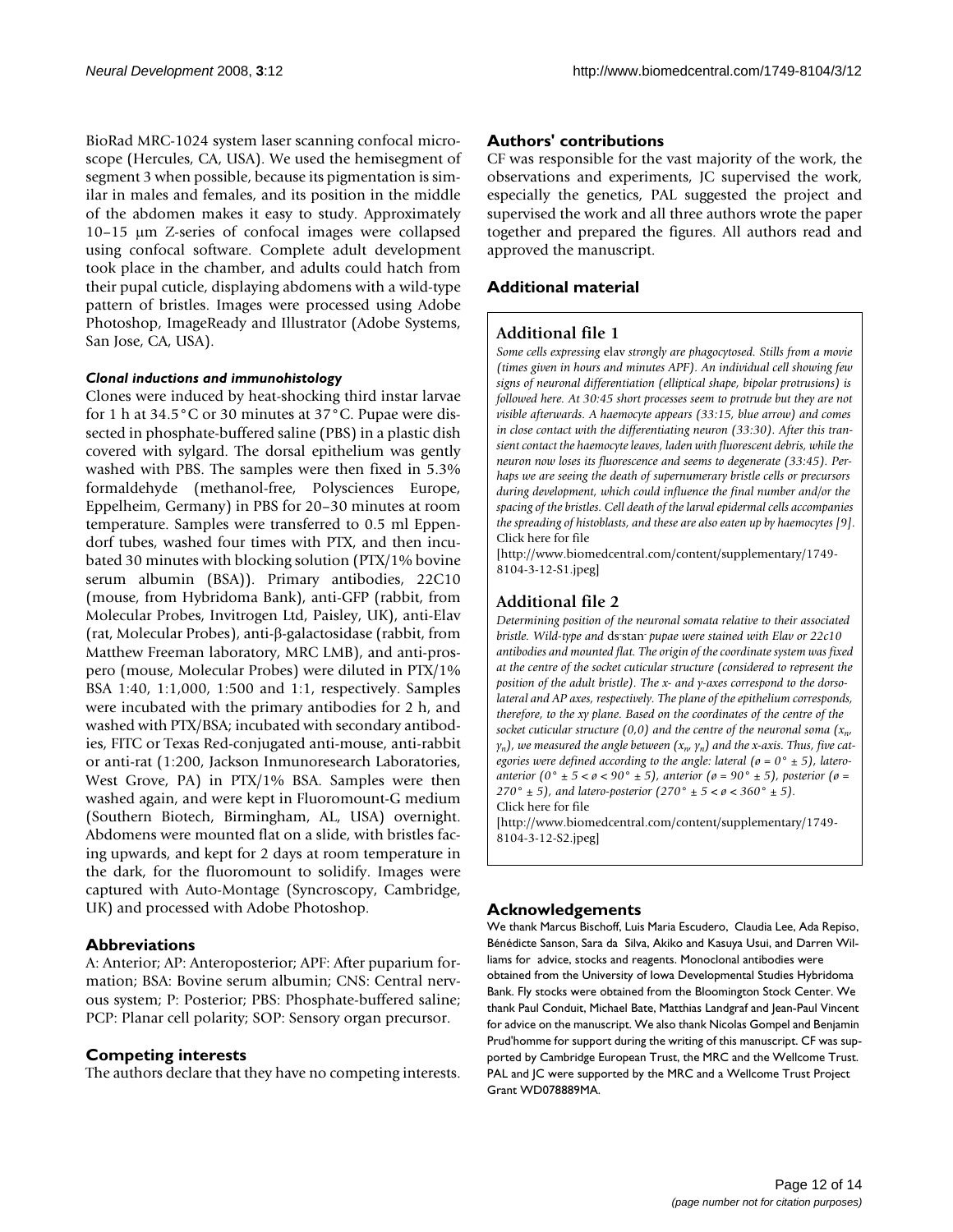#### **References**

- 1. Kelly M, Chen P: **[Shaping the mammalian auditory sensory](http://www.ncbi.nlm.nih.gov/entrez/query.fcgi?cmd=Retrieve&db=PubMed&dopt=Abstract&list_uids=17891715) [organ by the planar cell polarity pathway.](http://www.ncbi.nlm.nih.gov/entrez/query.fcgi?cmd=Retrieve&db=PubMed&dopt=Abstract&list_uids=17891715)** *Int J Dev Biol* 2007, **51:**535-547.
- 2. Montcouquiol M, Sans N, Huss D, Kach J, Dickman JD, Forge A, Rachel RA, Copeland NG, Jenkins NA, Bogani D, Murdoch J, Warchol ME, Wenthold RJ, Kelley MW: **[Asymmetric localization of](http://www.ncbi.nlm.nih.gov/entrez/query.fcgi?cmd=Retrieve&db=PubMed&dopt=Abstract&list_uids=16687519) [Vangl2 and Fz3 indicate novel mechanisms for planar cell](http://www.ncbi.nlm.nih.gov/entrez/query.fcgi?cmd=Retrieve&db=PubMed&dopt=Abstract&list_uids=16687519) [polarity in mammals.](http://www.ncbi.nlm.nih.gov/entrez/query.fcgi?cmd=Retrieve&db=PubMed&dopt=Abstract&list_uids=16687519)** *J Neurosci* 2006, **26:**5265-5275.
- 3. Price MH, Roberts DM, McCartney BM, Jezuit E, Peifer M: **Cytoskeletal dynamics and cell signaling during planar polarity establishment in the** *Drosophila* **[embryonic denticle.](http://www.ncbi.nlm.nih.gov/entrez/query.fcgi?cmd=Retrieve&db=PubMed&dopt=Abstract&list_uids=16418222)** *J Cell Sci* 2006, **119:**403-415.
- 4. Tilney LG, DeRosier DJ: **[Actin filaments, stereocilia, and hair](http://www.ncbi.nlm.nih.gov/entrez/query.fcgi?cmd=Retrieve&db=PubMed&dopt=Abstract&list_uids=3732602) [cells of the bird cochlea. IV. How the actin filaments become](http://www.ncbi.nlm.nih.gov/entrez/query.fcgi?cmd=Retrieve&db=PubMed&dopt=Abstract&list_uids=3732602) organized in developing stereocilia and in the cuticular plate.** *Dev Biol* 1986, **116:**119-129.
- 5. Adler P: **Planar polarity in the** *Drosophila* **wing.** *Adv Dev Biol* 2005, **14:**1-14.
- 6. Mitchell HK, Roach J, Petersen NS: **The morphogenesis of cell hairs on** *Drosophila* **[wings.](http://www.ncbi.nlm.nih.gov/entrez/query.fcgi?cmd=Retrieve&db=PubMed&dopt=Abstract&list_uids=6402398)** *Dev Biol* 1983, **95:**387-398.
- 7. Bourikas D, Pekarik V, Baeriswyl T, Grunditz A, Sadhu R, Nardo M, Stoeckli ET: **[Sonic hedgehog guides commissural axons along](http://www.ncbi.nlm.nih.gov/entrez/query.fcgi?cmd=Retrieve&db=PubMed&dopt=Abstract&list_uids=15746914) [the longitudinal axis of the spinal cord.](http://www.ncbi.nlm.nih.gov/entrez/query.fcgi?cmd=Retrieve&db=PubMed&dopt=Abstract&list_uids=15746914)** *Nat Neurosci* 2005, **8:**297-304.
- <span id="page-12-0"></span>8. Struhl G, Barbash DA, Lawrence PA: **Hedgehog organises the pattern and polarity of epidermal cells in the** *Drosophila* **[abdomen.](http://www.ncbi.nlm.nih.gov/entrez/query.fcgi?cmd=Retrieve&db=PubMed&dopt=Abstract&list_uids=9187141)** *Development* 1997, **124:**2143-2154.
- 9. Madhavan MM, Madhavan K: **Morphogenesis of the epidermis of adult abdomen of** *Drosophila***[.](http://www.ncbi.nlm.nih.gov/entrez/query.fcgi?cmd=Retrieve&db=PubMed&dopt=Abstract&list_uids=6796636)** *J Embryol Exp Morphol* 1980, **60:**1-31.
- 10. Bate CM: **Development of sensory systems in Arthropods.** In *Handbook of Sensory Physiology Volume IX*. Edited by: Jacobson M. Berlin, Heidelberg, New York: Springer Verlag; 1978:1-53.
- 11. Hartenstein V, Posakony JW: **Sensillum development in the absence of cell division: the sensillum phenotype of the** *Drosophila* **[mutant string.](http://www.ncbi.nlm.nih.gov/entrez/query.fcgi?cmd=Retrieve&db=PubMed&dopt=Abstract&list_uids=2106460)** *Dev Biol* 1990, **138:**147-158.
- <span id="page-12-1"></span>12. Lawrence PA: **Development and determination of hairs and bristles in the milkweed bug** *Oncopeltus fasciatus***[, \(Lygaei](http://www.ncbi.nlm.nih.gov/entrez/query.fcgi?cmd=Retrieve&db=PubMed&dopt=Abstract&list_uids=5956722)[dae, Hemiptera\).](http://www.ncbi.nlm.nih.gov/entrez/query.fcgi?cmd=Retrieve&db=PubMed&dopt=Abstract&list_uids=5956722)** *J Cell Sci* 1966, **1:**475-498.
- 13. Klein TJ, Mlodzik M: **[Planar cell polarization: an emerging](http://www.ncbi.nlm.nih.gov/entrez/query.fcgi?cmd=Retrieve&db=PubMed&dopt=Abstract&list_uids=16212491) [model points in the right direction.](http://www.ncbi.nlm.nih.gov/entrez/query.fcgi?cmd=Retrieve&db=PubMed&dopt=Abstract&list_uids=16212491)** *Annu Rev Cell Dev Biol* 2005, **21:**155-176.
- 14. Lawrence PA, Struhl G, Casal J: **[Planar cell polarity: one or two](http://www.ncbi.nlm.nih.gov/entrez/query.fcgi?cmd=Retrieve&db=PubMed&dopt=Abstract&list_uids=17563758) [pathways?](http://www.ncbi.nlm.nih.gov/entrez/query.fcgi?cmd=Retrieve&db=PubMed&dopt=Abstract&list_uids=17563758)** *Nat Rev Genet* 2007, **8:**555-563.
- 15. Zallen JA: **[Planar polarity and tissue morphogenesis.](http://www.ncbi.nlm.nih.gov/entrez/query.fcgi?cmd=Retrieve&db=PubMed&dopt=Abstract&list_uids=17574020)** *Cell* 2007, **129:**1051-1063.
- 16. Crosby MA, Goodman JL, Strelets VB, Zhang P, Gelbart WM: **[Fly-](http://www.ncbi.nlm.nih.gov/entrez/query.fcgi?cmd=Retrieve&db=PubMed&dopt=Abstract&list_uids=17099233)**[Base: genomes by the dozen.](http://www.ncbi.nlm.nih.gov/entrez/query.fcgi?cmd=Retrieve&db=PubMed&dopt=Abstract&list_uids=17099233) **35:**D486-491.
- 17. Brand AH, Dormand EL: **The GAL4 system as a tool for unravelling the mysteries of the** *Drosophila* **[nervous system.](http://www.ncbi.nlm.nih.gov/entrez/query.fcgi?cmd=Retrieve&db=PubMed&dopt=Abstract&list_uids=8580708)** *Curr Opin Neurobiol* 1995, **5:**572-578.
- 18. Campos AR, Rosen DR, Robinow SN, White K: **Molecular analysis of the locus elav in** *Drosophila melanogaster***[: a gene whose](http://www.ncbi.nlm.nih.gov/entrez/query.fcgi?cmd=Retrieve&db=PubMed&dopt=Abstract&list_uids=3107982) [embryonic expression is neural specific.](http://www.ncbi.nlm.nih.gov/entrez/query.fcgi?cmd=Retrieve&db=PubMed&dopt=Abstract&list_uids=3107982)** *EMBO J* 1987, **6:**425-431.
- Sen A, Reddy GV, Rodrigues V: **Combinatorial expression of Prospero, Seven-up, and Elav identifies progenitor cell types during sense-organ differentiation in the** *Drosophila* **[antenna.](http://www.ncbi.nlm.nih.gov/entrez/query.fcgi?cmd=Retrieve&db=PubMed&dopt=Abstract&list_uids=12606283)** *Dev Biol* 2003, **254:**79-92.
- 20. Berger C, Renner S, Luer K, Technau GM: **The commonly used marker ELAV is transiently expressed in neuroblasts and glial cells in the** *Drosophila* **[embryonic CNS.](http://www.ncbi.nlm.nih.gov/entrez/query.fcgi?cmd=Retrieve&db=PubMed&dopt=Abstract&list_uids=17994541)** *Dev Dyn* 2007, **236:**3562-3568.
- 21. Gho M, Schweisguth F: **Frizzled signalling controls orientation of asymmetric sense organ precursor cell divisions in** *Drosophila***[.](http://www.ncbi.nlm.nih.gov/entrez/query.fcgi?cmd=Retrieve&db=PubMed&dopt=Abstract&list_uids=9603522)** *Nature* 1998, **393:**178-181.
- <span id="page-12-2"></span>22. Gho M, Bellaiche Y, Schweisguth F: **Revisiting the** *Drosophila* **[microchaete lineage: a novel intrinsically asymmetric cell](http://www.ncbi.nlm.nih.gov/entrez/query.fcgi?cmd=Retrieve&db=PubMed&dopt=Abstract&list_uids=10409503) [division generates a glial cell.](http://www.ncbi.nlm.nih.gov/entrez/query.fcgi?cmd=Retrieve&db=PubMed&dopt=Abstract&list_uids=10409503)** *Development* 1999, **126:**3573-3584.
- <span id="page-12-3"></span>23. Orgogozo V, Schweisguth F, Bellaiche Y: **Lineage, cell polarity and inscuteable function in the peripheral nervous system of the** *Drosophila* **[embryo.](http://www.ncbi.nlm.nih.gov/entrez/query.fcgi?cmd=Retrieve&db=PubMed&dopt=Abstract&list_uids=11171389)** *Development* 2001, **128:**631-643.
- 24. Wigglesworth VB: **The origin of sensory neurones in an insect,** *Rodnius prolixus* **(Hemiptera).** *Quarterly J Microscop Sci* 1953, **94:**93-112.
- 25. Nadarajah B, Alifragis P, Wong RO, Parnavelas JG: **[Ventricle](http://www.ncbi.nlm.nih.gov/entrez/query.fcgi?cmd=Retrieve&db=PubMed&dopt=Abstract&list_uids=11850632)[directed migration in the developing cerebral cortex.](http://www.ncbi.nlm.nih.gov/entrez/query.fcgi?cmd=Retrieve&db=PubMed&dopt=Abstract&list_uids=11850632)** *Nat Neurosci* 2002, **5:**218-224.
- 26. Metin C, Baudoin JP, Rakic S, Parnavelas JG: **[Cell and molecular](http://www.ncbi.nlm.nih.gov/entrez/query.fcgi?cmd=Retrieve&db=PubMed&dopt=Abstract&list_uids=16519654) [mechanisms involved in the migration of cortical interneu](http://www.ncbi.nlm.nih.gov/entrez/query.fcgi?cmd=Retrieve&db=PubMed&dopt=Abstract&list_uids=16519654)[rons.](http://www.ncbi.nlm.nih.gov/entrez/query.fcgi?cmd=Retrieve&db=PubMed&dopt=Abstract&list_uids=16519654)** *Eur J Neurosci* 2006, **23:**894-900.
- 27. Casal J, Lawrence PA, Struhl G: **[Two separate molecular sys](http://www.ncbi.nlm.nih.gov/entrez/query.fcgi?cmd=Retrieve&db=PubMed&dopt=Abstract&list_uids=17075008)**tems, Dachsous/Fat and Starry night/Frizzled, act independently to confer planar cell polarity. Development 2006, [ently to confer planar cell polarity.](http://www.ncbi.nlm.nih.gov/entrez/query.fcgi?cmd=Retrieve&db=PubMed&dopt=Abstract&list_uids=17075008) **133:**4561-4572.
- 28. Gubb D, Garcia-Bellido A: **A genetic analysis of the determination of cuticular polarity during development in** *Drosophila melanogaster***[.](http://www.ncbi.nlm.nih.gov/entrez/query.fcgi?cmd=Retrieve&db=PubMed&dopt=Abstract&list_uids=6809878)** *J Embryol Exp Morphol* 1982, **68:**37-57.
- 29. Vinson CR, Adler PN: **Directional non-cell autonomy and the transmission of polarity information by the frizzled gene of** *Drosophila***[.](http://www.ncbi.nlm.nih.gov/entrez/query.fcgi?cmd=Retrieve&db=PubMed&dopt=Abstract&list_uids=3116434)** *Nature* 1987, **329:**549-551.
- 30. Lawrence PA, Casal J, Struhl G: **Cell interactions and planar polarity in the abdominal epidermis of** *Drosophila***[.](http://www.ncbi.nlm.nih.gov/entrez/query.fcgi?cmd=Retrieve&db=PubMed&dopt=Abstract&list_uids=15329345)** *Development* 2004, **131:**4651-4664.
- 31. Nakamura M, Okano H, Blendy JA, Montell C: **Musashi, a neural RNA-binding protein required for** *Drosophila* **[adult external](http://www.ncbi.nlm.nih.gov/entrez/query.fcgi?cmd=Retrieve&db=PubMed&dopt=Abstract&list_uids=8043282) [sensory organ development.](http://www.ncbi.nlm.nih.gov/entrez/query.fcgi?cmd=Retrieve&db=PubMed&dopt=Abstract&list_uids=8043282)** *Neuron* 1994, **13:**67-81.
- Shirras AD, Couso JP: Cell fates in the adult abdomen of Dro*sophila* **[are determined by wingless during pupal develop](http://www.ncbi.nlm.nih.gov/entrez/query.fcgi?cmd=Retrieve&db=PubMed&dopt=Abstract&list_uids=8608866)[ment.](http://www.ncbi.nlm.nih.gov/entrez/query.fcgi?cmd=Retrieve&db=PubMed&dopt=Abstract&list_uids=8608866)** *Dev Biol* 1996, **175:**24-36.
- 33. Usui K, Kimura K: **Sequential emergence of the evenly spaced microchaetes on the notum of** *Drosophila***.** *Roux's Arch Dev Biol* 1993, **203:**151-158.
- 34. Gomez-Skarmeta JL, Campuzano S, Modolell J: **[Half a century of](http://www.ncbi.nlm.nih.gov/entrez/query.fcgi?cmd=Retrieve&db=PubMed&dopt=Abstract&list_uids=12838333) [neural prepatterning: the story of a few bristles and many](http://www.ncbi.nlm.nih.gov/entrez/query.fcgi?cmd=Retrieve&db=PubMed&dopt=Abstract&list_uids=12838333) [genes.](http://www.ncbi.nlm.nih.gov/entrez/query.fcgi?cmd=Retrieve&db=PubMed&dopt=Abstract&list_uids=12838333)** *Nat Rev Neurosci* 2003, **4:**587-598.
- 35. Garcia-Bellido A, Merriam JR: **Clonal parameters of tergite development in** *Drosophila***[.](http://www.ncbi.nlm.nih.gov/entrez/query.fcgi?cmd=Retrieve&db=PubMed&dopt=Abstract&list_uids=5158535)** *Dev Biol* 1971, **26:**264-276.
- 36. da Silva SM, Vincent JP: **Oriented cell divisions in the extending germband of** *Drosophila***[.](http://www.ncbi.nlm.nih.gov/entrez/query.fcgi?cmd=Retrieve&db=PubMed&dopt=Abstract&list_uids=17652351)** *Development* 2007, **134:**3049-3054.
- 37. Lecuit T, Samanta R, Wieschaus E: **slam encodes a developmental regulator of polarized membrane growth during cleavage of the** *Drosophila* **[embryo.](http://www.ncbi.nlm.nih.gov/entrez/query.fcgi?cmd=Retrieve&db=PubMed&dopt=Abstract&list_uids=11970893)** *Dev Cell* 2002, **2:**425-436.
- 38. Zallen JA, Wieschaus E: **Patterned gene expression directs bipolar planar polarity in** *Drosophila***[.](http://www.ncbi.nlm.nih.gov/entrez/query.fcgi?cmd=Retrieve&db=PubMed&dopt=Abstract&list_uids=15030758)** *Dev Cell* 2004, **6:**343-355.
- 39. Bellaiche Y, Gho M, Kaltschmidt JA, Brand AH, Schweisguth F: **[Friz](http://www.ncbi.nlm.nih.gov/entrez/query.fcgi?cmd=Retrieve&db=PubMed&dopt=Abstract&list_uids=11146626)[zled regulates localization of cell-fate determinants and](http://www.ncbi.nlm.nih.gov/entrez/query.fcgi?cmd=Retrieve&db=PubMed&dopt=Abstract&list_uids=11146626) [mitotic spindle rotation during asymmetric cell division.](http://www.ncbi.nlm.nih.gov/entrez/query.fcgi?cmd=Retrieve&db=PubMed&dopt=Abstract&list_uids=11146626)** *Nat Cell Biol* 2001, **3:**50-57.
- Marin O, Valdeolmillos M, Moya F: **[Neurons in motion: same](http://www.ncbi.nlm.nih.gov/entrez/query.fcgi?cmd=Retrieve&db=PubMed&dopt=Abstract&list_uids=17046074)**<br>**principles for different shapes?** Trends Neurosci 2006, **[principles for different shapes?](http://www.ncbi.nlm.nih.gov/entrez/query.fcgi?cmd=Retrieve&db=PubMed&dopt=Abstract&list_uids=17046074)** *Trends Neurosci* 2006, **29:**655-661.
- 41. O'Rourke NA, Chenn A, McConnell SK: **[Postmitotic neurons](http://www.ncbi.nlm.nih.gov/entrez/query.fcgi?cmd=Retrieve&db=PubMed&dopt=Abstract&list_uids=9056775) [migrate tangentially in the cortical ventricular zone.](http://www.ncbi.nlm.nih.gov/entrez/query.fcgi?cmd=Retrieve&db=PubMed&dopt=Abstract&list_uids=9056775)** *Development* 1997, **124:**997-1005.
- 42. Tsai LH, Gleeson JG: **[Nucleokinesis in neuronal migration.](http://www.ncbi.nlm.nih.gov/entrez/query.fcgi?cmd=Retrieve&db=PubMed&dopt=Abstract&list_uids=15882636)** *Neuron* 2005, **46:**383-388.
- 43. Hatten ME, Heintz N: **Neurogenesis and migration.** In *Fundamentals of Neuroscience* Edited by: Zigmond M. New York: Academic Press; 1998:451-479.
- 44. Vallee RB, Tsai JW: **[The cellular roles of the lissencephaly gene](http://www.ncbi.nlm.nih.gov/entrez/query.fcgi?cmd=Retrieve&db=PubMed&dopt=Abstract&list_uids=16751177) [LIS1, and what they tell us about brain development.](http://www.ncbi.nlm.nih.gov/entrez/query.fcgi?cmd=Retrieve&db=PubMed&dopt=Abstract&list_uids=16751177)** *Genes Dev* 2006, **20:**1384-1393.
- 45. Copenhaver PF, Horgan AM, Combes S: **An identified set of visceral muscle bands is essential for the guidance of migratory neurons in the enteric nervous system of** *Manduca sexta***[.](http://www.ncbi.nlm.nih.gov/entrez/query.fcgi?cmd=Retrieve&db=PubMed&dopt=Abstract&list_uids=8903356)** *Dev Biol* 1996, **179:**412-426.
- 46. Klambt C, Jacobs JR, Goodman CS: **The midline of the** *Drosophila* **[central nervous system: a model for the genetic analysis of](http://www.ncbi.nlm.nih.gov/entrez/query.fcgi?cmd=Retrieve&db=PubMed&dopt=Abstract&list_uids=1997208) [cell fate, cell migration, and growth cone guidance.](http://www.ncbi.nlm.nih.gov/entrez/query.fcgi?cmd=Retrieve&db=PubMed&dopt=Abstract&list_uids=1997208)** *Cell* 1991, **64:**801-815.
- 47. Williams DW, Truman JW: **Mechanisms of dendritic elaboration of sensory neurons in** *Drosophila***: insights from** *in vivo* **[time](http://www.ncbi.nlm.nih.gov/entrez/query.fcgi?cmd=Retrieve&db=PubMed&dopt=Abstract&list_uids=14973231) [lapse.](http://www.ncbi.nlm.nih.gov/entrez/query.fcgi?cmd=Retrieve&db=PubMed&dopt=Abstract&list_uids=14973231)** *J Neurosci* 2004, **24:**1541-1550.
- 48. Hedgecock EM, Culotti JG, Hall DH, Stern BD: **Genetics of cell and axon migrations in** *Caenorhabditis elegans***[.](http://www.ncbi.nlm.nih.gov/entrez/query.fcgi?cmd=Retrieve&db=PubMed&dopt=Abstract&list_uids=3308403)** *Development* 1987, **100:**365-382.